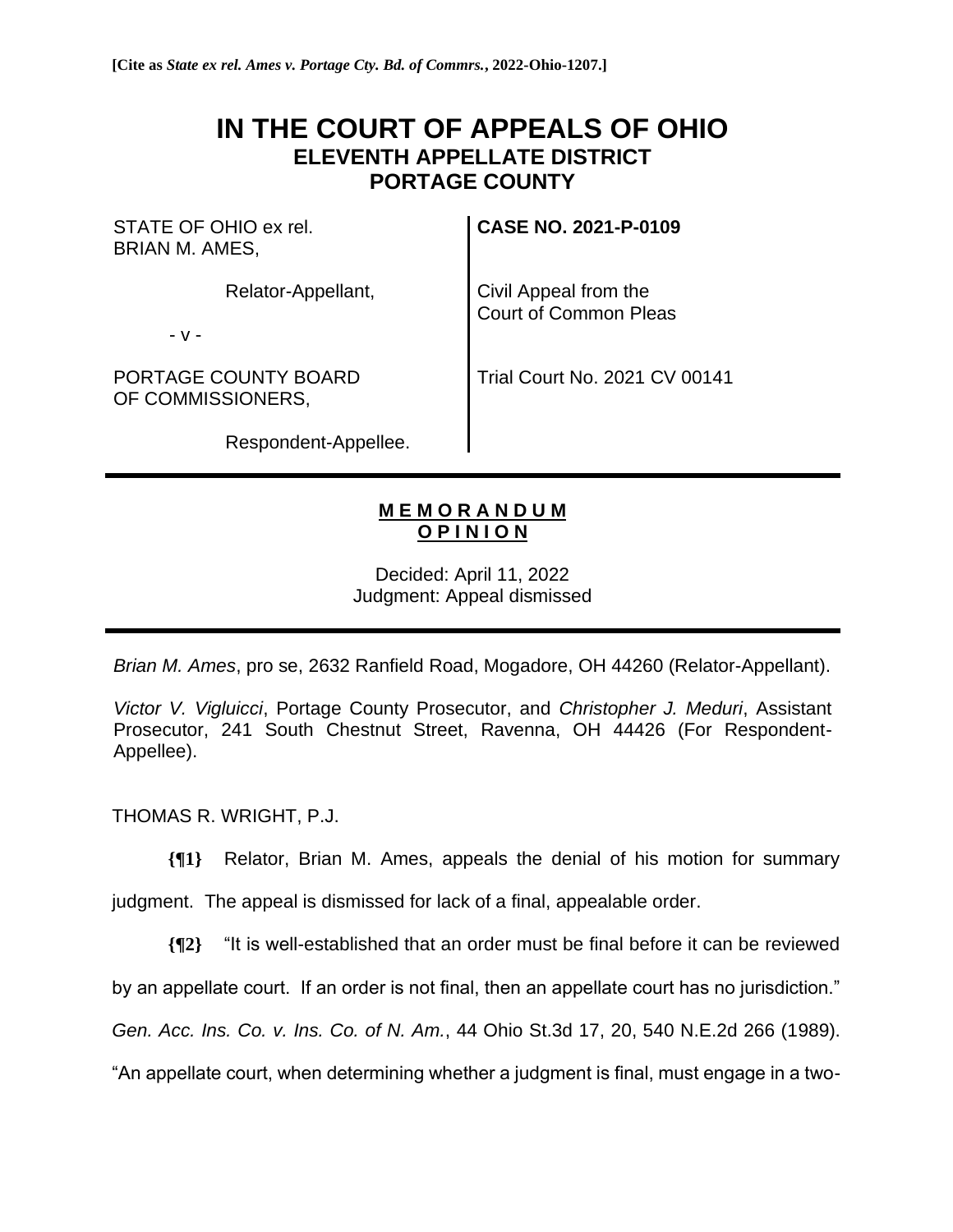step analysis. First, it must determine if the order is final within the requirements of R.C. 2505.02. If the court finds that the order complies with R.C. 2505.02 and is in fact final, then the court must take a second step to decide if Civ.R. 54(B) language is required." *Id.* at 21.

**{¶3}** On April 30, 2021, relator filed an amended verified complaint in mandamus, declaratory judgment, and injunction against respondent, the Portage County Board of Commissioners. Relator moved for summary judgment, which respondent duly opposed. On October 13, 2021, the trial court concluded that relator had not met his evidentiary burden, denied the motion for summary judgment as to all counts, and specified that "there is no just reason for delay."

**{¶4}** Relator and respondent both contend that the trial court's order denying summary judgment is a final order under R.C. 2505.02(B)(2): "[a]n order that affects a substantial right made in a special proceeding[.]"

**{¶5}** A "special proceeding" is "an action or proceeding that is specially created by statute and that prior to 1853 was not denoted as an action at law or a suit in equity." R.C. 2505.02(A)(2). "A declaratory judgment action is a special proceeding pursuant to R.C. 2505.02 and, therefore, an order entered therein which affects a substantial right is a final appealable order." *Gen. Acc. Ins. Co.* at paragraph two of the syllabus; *Hrabak v. Walder*, 11th Dist. Geauga No. 2019-G-0220, 2019-Ohio-4732, ¶ 17 ("a declaratory judgment action is a special proceeding because it is a special remedy not available at common law or at equity").

**{¶6}** A "substantial right" is "a right that the United States Constitution, the Ohio Constitution, a statute, the common law, or a rule of procedure entitles a person to enforce

2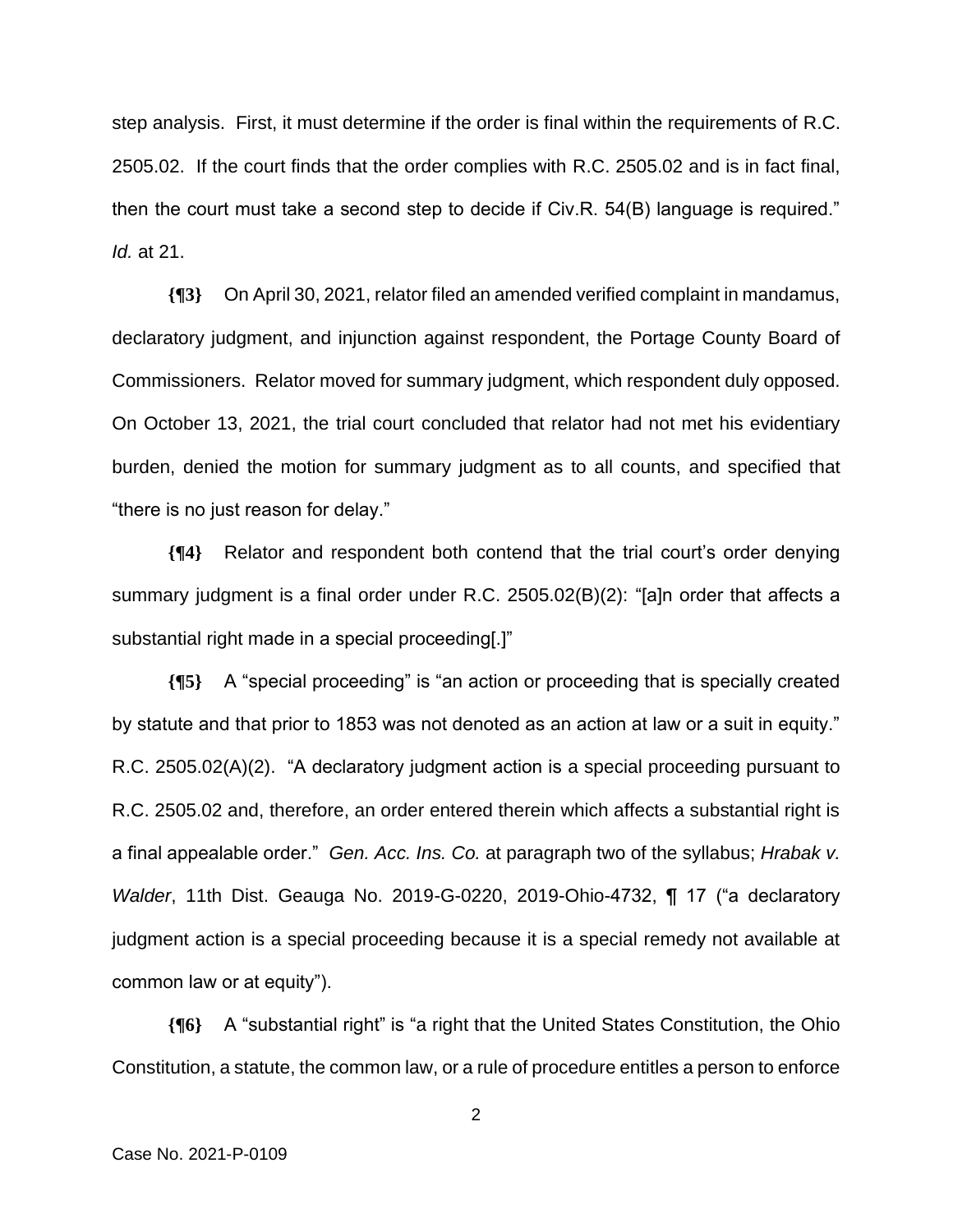or protect." R.C. 2505.02(A)(1); *see also Armstrong v. Herancourt Brewing Co.*, 53 Ohio St. 467, 480, 42 N.E. 425 (1895) ("A substantial right involves the idea of a legal right, one which is protected by law."). "An order which *affects* a substantial right has been perceived to be one which, if not immediately appealable, would foreclose appropriate relief in the future." (Emphasis added.) (Citations omitted.) *Bell v. Mt. Sinai Med. Ctr.*, 67 Ohio St.3d 60, 63, 616 N.E.2d 181 (1993); *Hrabak* at ¶ 18; *Nationwide Ins. Co. v. Davey Tree Expert Co.*, 166 Ohio App.3d 268, 2006-Ohio-2018, 850 N.E.2d 127, ¶ 19 (11th Dist.).

**{¶7}** "The denial of a motion for summary judgment does not determine the action and prevent a judgment, and thus generally does not constitute a final order under R.C. 2505.02." (Citations omitted.) *Celebrezze v. Netzley*, 51 Ohio St.3d 89, 90, 554 N.E.2d 1292 (1990). "This is because the denial of the motion does not determine the outcome of the case. \* \* \* [A] judgment in either party's favor is not precluded." (Citation omitted.) *Rhodes v. Paragon Molding, Ltd.*, 2d Dist. Montgomery No. 23969, 2010-Ohio-6110, ¶ 32.

**{¶8}** Respondent relies on an exception to the general rule, which provides that an appellate court may review a denial of summary judgment when the trial court has entered final judgment in favor of the non-moving party and the facts are not disputed. *See, e.g., Seoane-Vazquez v. Rosenberg*, 2019-Ohio-4997, 149 N.E.3d 1109, ¶ 20 (10th Dist.). "While Civ.R. 56 does not ordinarily authorize courts to enter summary judgment in favor of a non-moving party, an entry of summary judgment against the moving party does not prejudice his due process rights where all relevant evidence is before the court, no genuine issue as to any material fact exists, and the non-moving party is entitled to

3